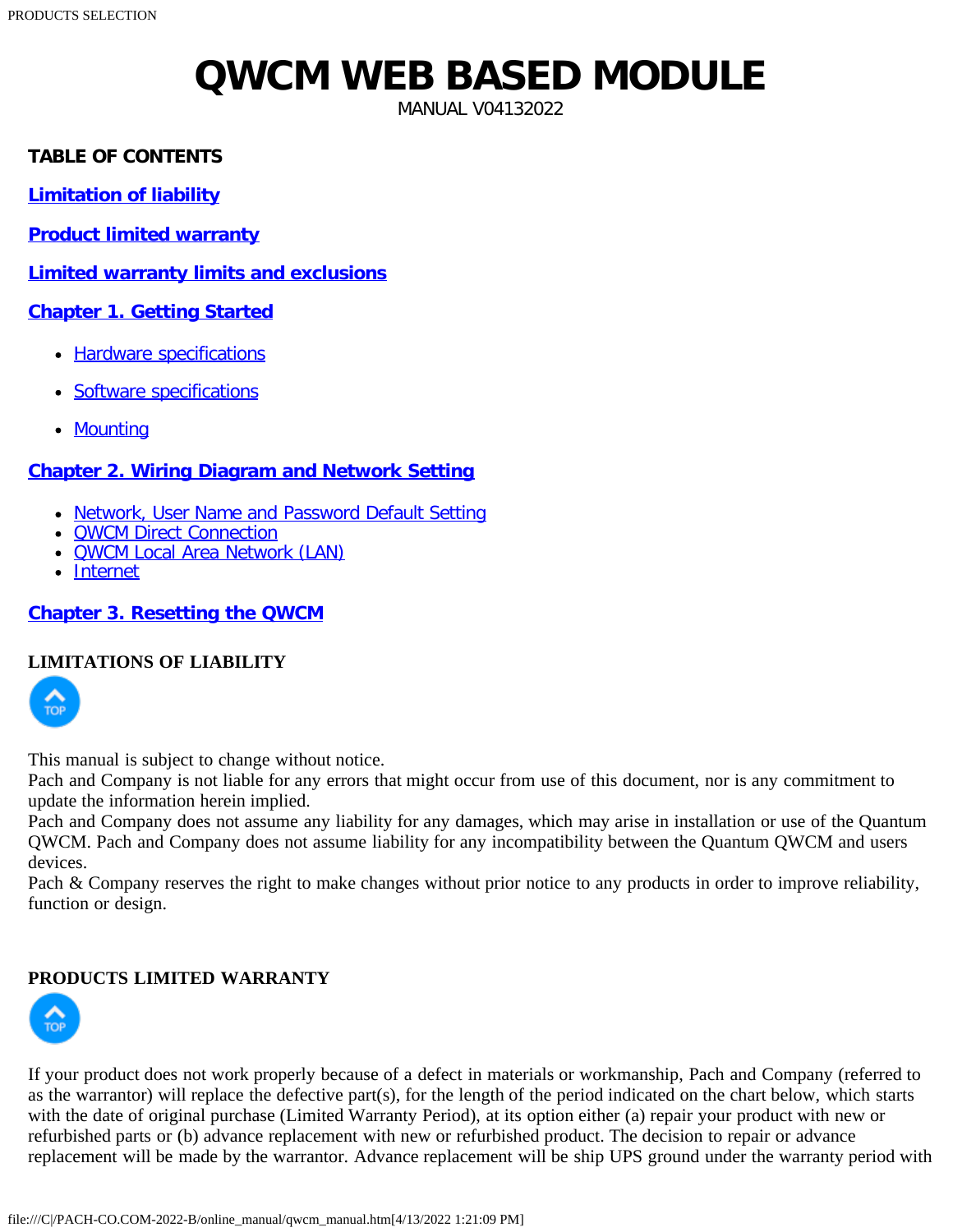#### PRODUCTS SELECTION

no charge. *The defective product must be return to Pach and Company within 15 days after receiving the advanced replacement otherwise you will be billed the full amount.*

**Parts:** Two (2) year, does not cover parts needed to re-install the product by the installer Labor: Two (2) year, does not cover installation labor

#### <span id="page-1-0"></span>**LIMITED WARRANTY LIMITS AND EXCLUSIONS**



This limited warranty ONLY COVERS failures due to defects in materials or workmanship, and DOES NOT COVER normal wear and tear or cosmetic damage.

The Limited Warranty ALSO DOES NOT COVER damages which occurred in shipment, or failures which result from accidents, misuse, abuse, neglect, bug infestation, mishandling, misapplication, alteration, faulty installation, setup adjustment, misadjustment of consumer controls, improper maintenance, power line surge, lightning damage, modification, introduction to sand, humidity or liquids or product has been installed by non-license installer or damage that is attributable to acts of God.

ADVANCE REPLACEMENT can only be issued by Pach and Company Technical Department free of charge and transport by standard transportation (UPS Ground, Standard US mail, whichever is applicable). Our Technical Department has the right to decline advance replacement. It is your responsibility to return the defective part at your cost. THERE ARE NO EXPRESS WARRANTIES EXCEPT AS LISTED UNDER LIMITED WARRANTY COVERAGE . THE WARRANTOR IS NOT LIABLE FOR INCIDENTAL OR CONSEQUENTIAL DAMAGES RESULTING FROM THE USE OF THIS PRODUCT, OR RISING OUT OF ANY BREACH OF THIS LIMITED WARRANTY. (As examples, this excludes damages for lost time, lost calls or messages, cost of having a unit removed or re-install if applicable, travel to and from the servicer.

ALL EXPRESS AND IMPLIED WARRATIES, INCLUDING THE WARRANTY OF MERCHANTABILITY, ARE LIMITED TO THE PERIOD OF THE LIMITED WARRANTY.

Some states do not allow the exclusion or limitation of incidental or consequential damages, or limitation on how long an implied warranty lasts, so the exclusions may not apply to you.

This Limited Warranty gives you specific legal rights and you may also have other rights which vary from state to state. If a problem with this product develops during or after the Limited Warranty period, you may contact your dealer/installer. If the problem is not handled to your satisfaction, then call Pach and Company at 1-888-678-7224.

PARTS AND SERVICE, WHICH ARE NOT COVERED BY LIMITED WARRANTY, ARE YOUR RESPOSIBILITY**.**

#### <span id="page-1-1"></span>**CHAPTER 1 [Gettin](#page-0-2)g Started**



Quantum QWCM is a Web Based Communication Module. It has built-in software browser and no computer software installation needed. It is compatible with most computer browser such as Edge, Mozilla Firefox, Safari, Chrome, etc..The system can also be programmed on the go by using Smartphone, iPad or Android tablet.

The database on the Quantum Series cannot be backed-up using Smartphone, iPad or Adroid Tablet because the operating systems limitation.

The QWCM comes with two year limited warranty, [see above for more detail](#page-1-0)

#### <span id="page-1-2"></span>**1.1 Hardware Specifications**

**Power Input:** 12 VDC (use Quantum Series on board 12 VDC power supply, using different 12 VDC power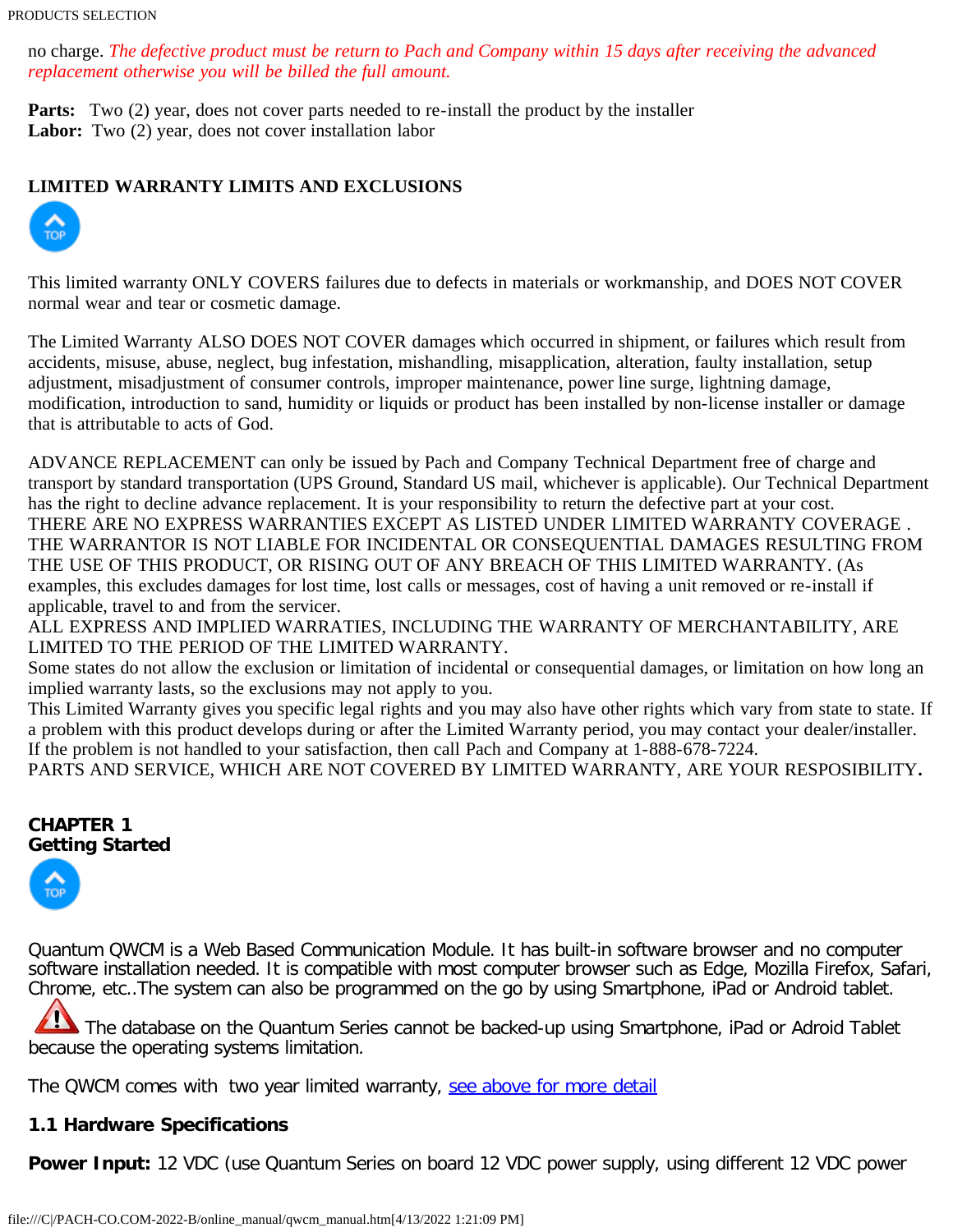source is not recommended) **Current Consumption:** 300 mA **Dimension including the heat sink:** 5-3/4" (L) x 1-1/2" (W) x 1-3/4" (H) **Mounting:** Adhesive tape **Communication:** Ethernet RJ-45 10/100M, RS-232

#### <span id="page-2-0"></span>**1.2 Software Specifications**

Built-in software browser

#### <span id="page-2-1"></span>**1.3 Mounting**

The QMCM must be mounted inside the Quantum Series cabinet. The QWCM is mounted using adhesive tape.



#### <span id="page-2-2"></span>**CHAPTER 2 [Wiring](#page-0-2) Diagram and Network Setting**



A basic knowledge of networking is required to install the QWCM. Pach and Company technical department will not be responsible configuring your network system. You may contact the Information Technology (IT) department or consultant to configure your network.

The QWCM can be used to program the Quantum Series as

- [Direct connection](#page-3-0)
- [Local Area Network \(LAN\)](#page-3-1)
- [Internet](#page-4-0)

#### <span id="page-2-3"></span>**2.1 Network, User name and Password Default Setting**

IP ADDRESS: 192.168.1.230 SUBNET MASK: 255.255.255.0 DEFAULT GATEWAY: 192.168.1.1 DNS ADDRESS: 192.168.1.1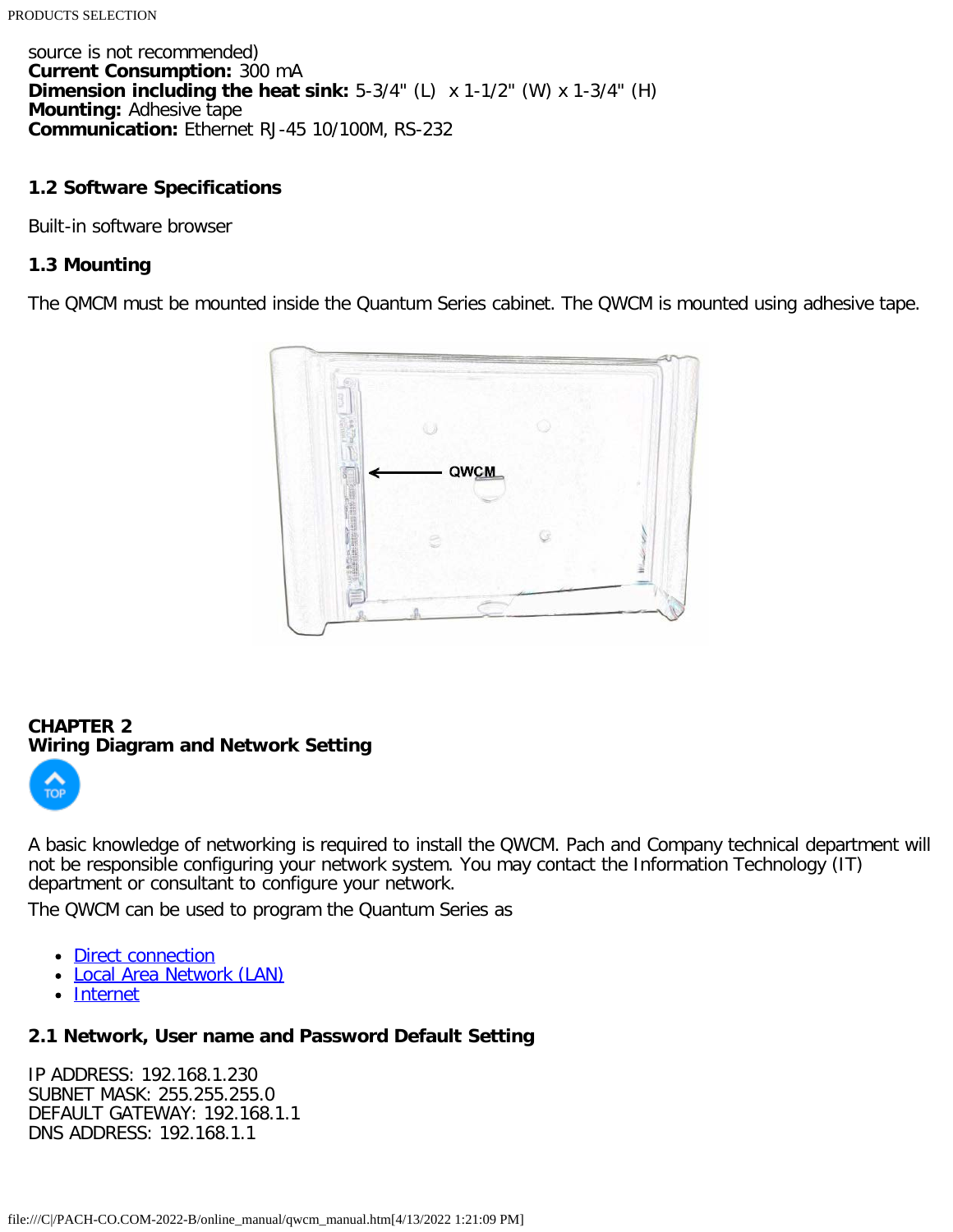USERNAME: Administrator PASSWORD: pach or 8888 (can be change to user preference, password can be number, character or combination of both up to 15 digit)

#### <span id="page-3-0"></span>**2.2 QWCM Direct Connection**

Direct connection means the QWCM can be directly connected to your desktop or laptop via Ethernet connection. [See](#page-0-3) diagram below. You must set-up the computer network to communicate with the QWCM. See [default setting on section 2.1](#page-0-3)



#### <span id="page-3-1"></span>**2.3 QWCM Local Area Network (LAN)**

You must have a local area network with one available Ethernet port for each of the QWCM. Contact your IT department for a router configuration set-up. See diagram below for typical LAN connection.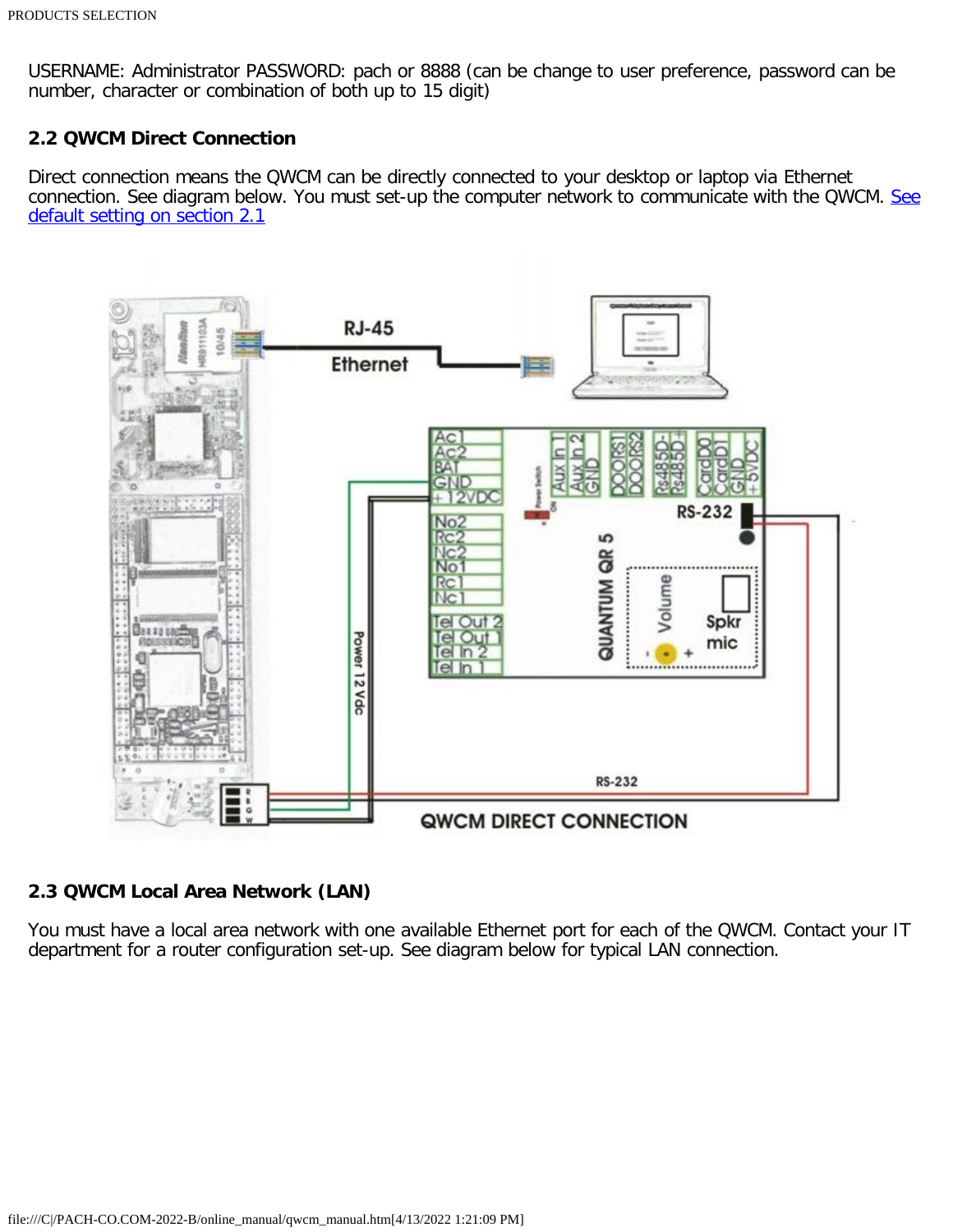

### <span id="page-4-0"></span>**2.4 Internet**

The QWCM can be accessed via Internet. Consult your IT department to configure the router to accept port forwarding.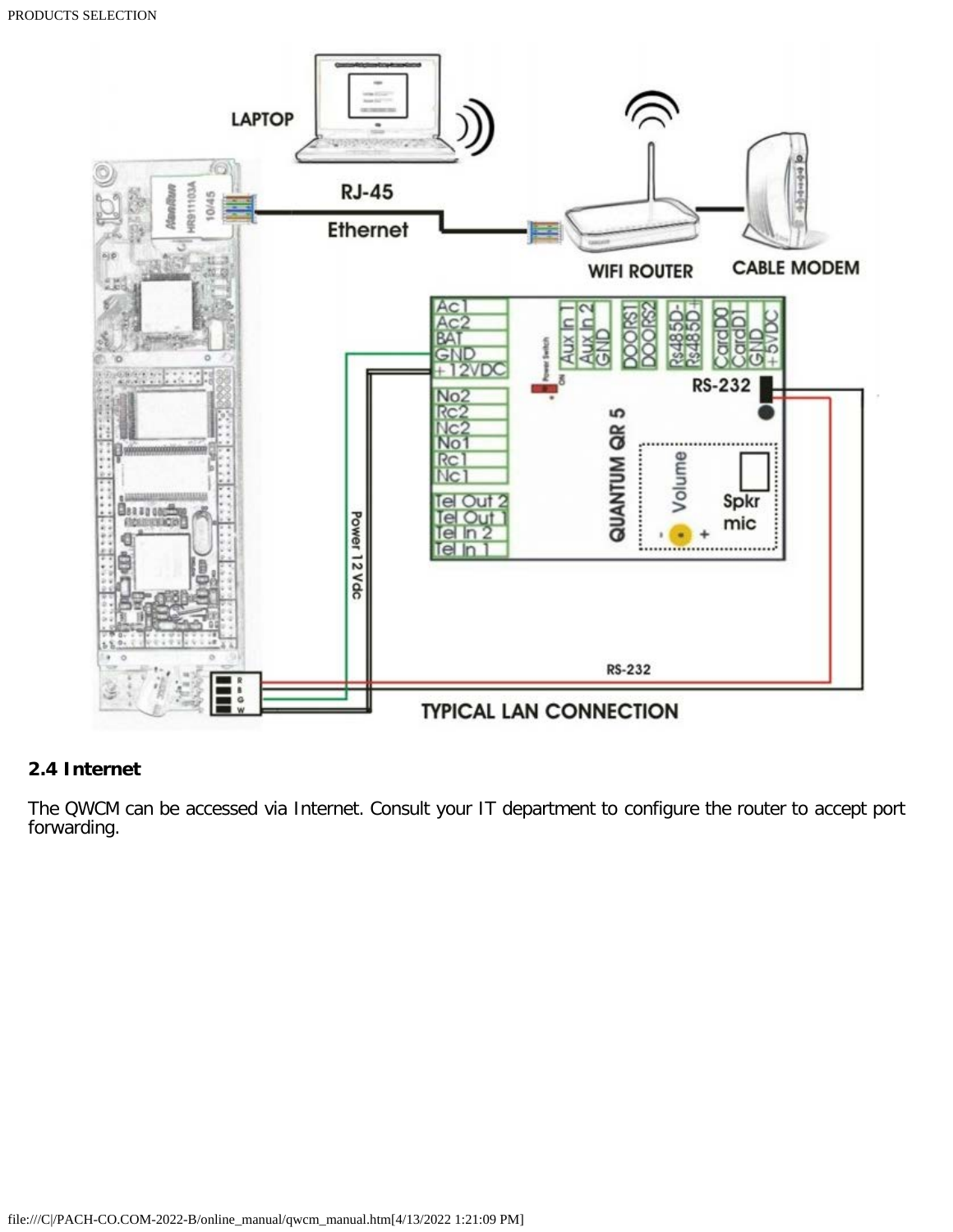

## <span id="page-5-0"></span>**CHAPTER 3 [Resett](#page-0-2)ing the QWCM**